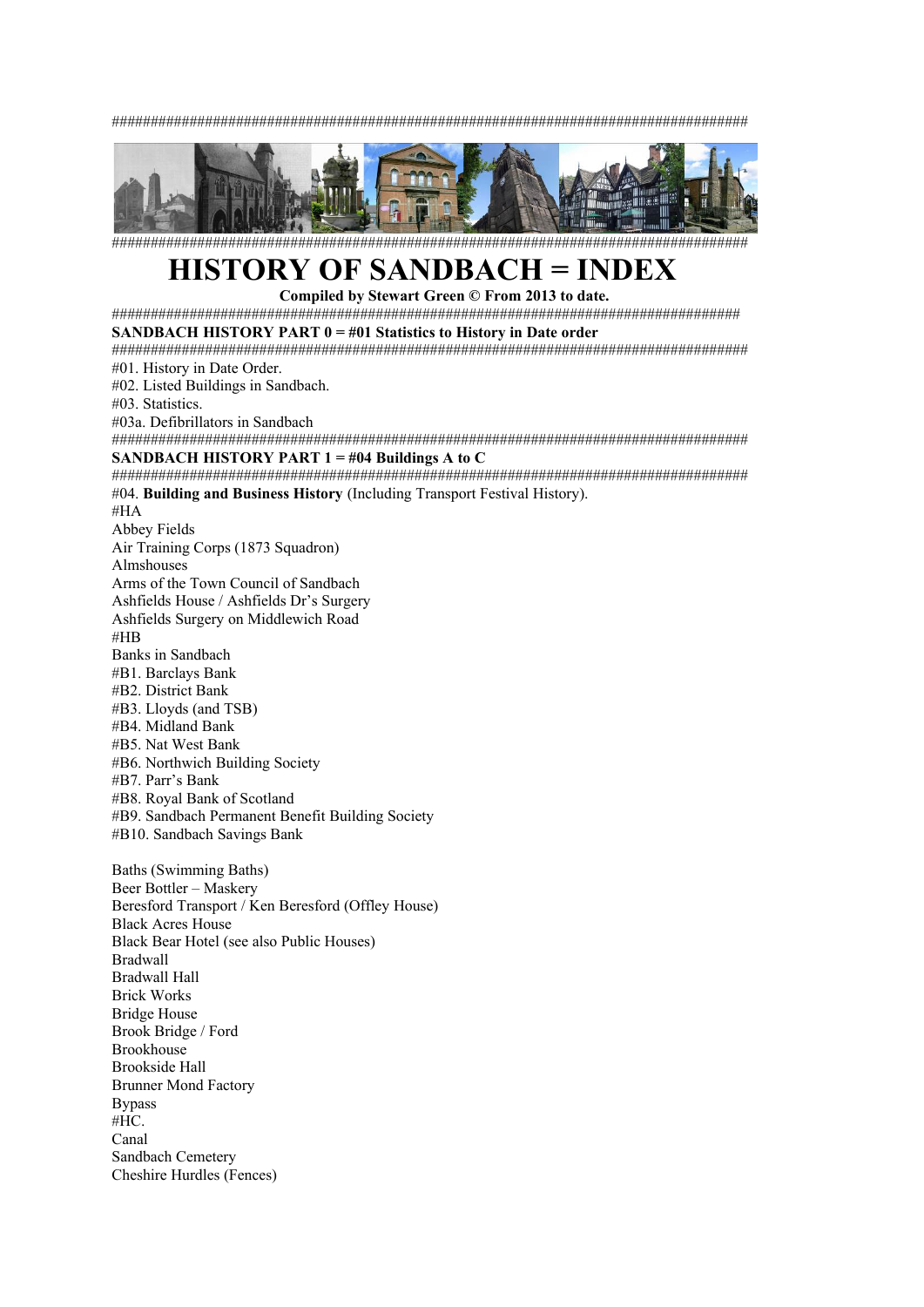Sandbach Choral Society (Sandbach Voices / Belmont Choir) (Sandbach Chronicle – See Newspapers) **SANDBACH CHURCHES HISTORY** #CH01. Baptise Church #CH02. Bradwall Methodist Church #CH03. Catholic Church #CH04. Christ Church Wheelock #CH05. Congregational Church #CH06. Elworth Methodist #CH07. Ettley Heath Primitive Methodist Church #CH08. Congregational Church / Hope Chapel or Hope Street #CH09. Grace Church #CH10. Kingdom Hall of Jehovah's Witness #CH11. Light and Life Mission #CH12. Methodist Chapel #CH13. Providence Methodist Chapel / United Methodist Free Church – Welles Street, Sandbach #CH14. Sandbach Heath Methodist Chapel #CH15. St John's Sandbach Heath #CH16. St Mary's Church Sandbach #CH17. St Peter's Church Elworth #CH18. St Philips Hassall Green (The Pink Church) #CH19. St Winefreds Church #CH20. United Reform Church #CH21. Wesley Avenue Methodist Church #CH22. Wesleyan Chapel Elworth #CH23. Wheelock Heath Baptist Church #CH24. Wheelock Congregational Church #CH25. Wheelock Independent / Primitive Church #CH26. Wheelock Methodist Church (Wesleyan)

#CH27. Wheelock Methodist Chapel

Cinema in Sandbach Clock manufacturers Sandbach Concert Series Congleton Rural District Offices (Crewe Road) Co-operative Buildings Council Chambers Crewe Road The Crown (See also Public Houses) Crown Bank Christmas Lights in Sandbach Cycle Club (Elworth)

##################################################################################

### **SANDBACH HISTORY PART 2 = D to F**

################################################################################## #HD Dingle Lake #HE Electricity Elworth Park #HF Field House **SANDBACH /CHESHIRE FIRE BRIGADE INDEX** #FB00. Sandbach Fire Brigade a BRIEF History. #FB01. Sandbach Fire Brigade a History.

- #FB02. Sandbach Performance figures.
- #FB03. Officers in Charge at Sandbach.
- #FB04 Sandbach Fire Engines in Date order.
- #FB05. Sandbach Firemen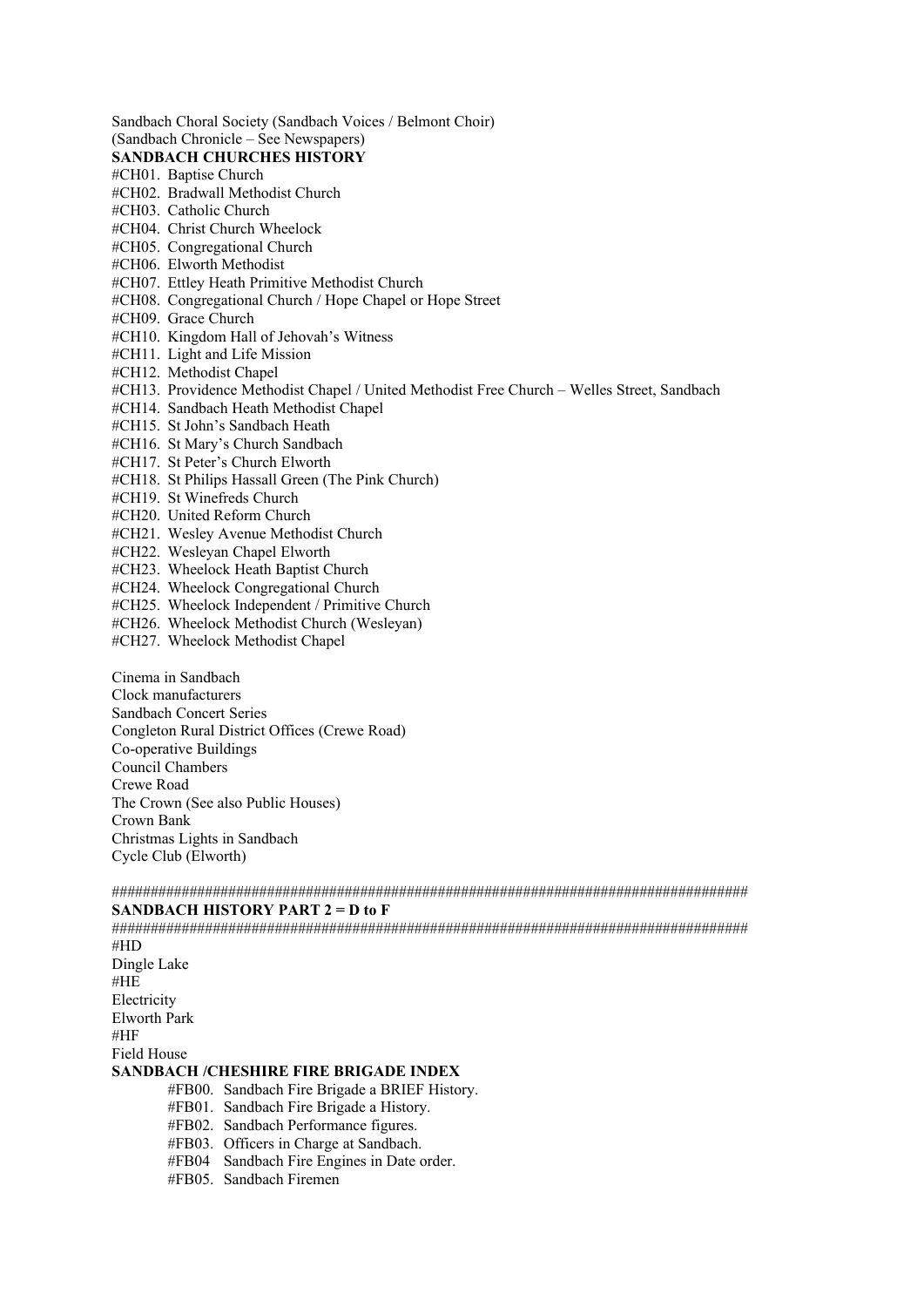#FB06. Cheshire Fire Stations – History, Appliances etc. #FB07. Previous Cheshire Fire Appliances #FB08. Current Cheshire Fire Appliances #FB09. Historic Vehicle Collection – Based at Chester #FB10. Historic Vehicles in Preservation outside Cheshire #FB11. Fire Brigade Terms #FB12. NW Air Ambulance history and incident around Sandbach Flowcrete (Flooring Company)

Sandbach Folk Club

##################################################################################

# **SANDBACH HISTORY PART 3 = G to P**

################################################################################## #HG Gandey's Circus Garden Trail Gas Works / Gas Company Works George Hotel (See also Public Houses) Grammar School (See also Sandbach School) Guides / Girl Guides / Brownies #HH Hackney's Road Haulage Hassall Road Hawk Street High Street to the hill The Hill / Leonard Cheshire Home HMS Vimiera Hollies (Wesley Avenue) Home Guard Houndings Lane or Hownings Lane (Coldmoss Heath) Hope Street (Number 11) Hungerford Café and Shops #HI None #HJ C M Jefferies and Company Ltd #HK None #HL H J Lea and Sons Ltd Dr Charles Latham Leisure Centre Leonard Cheshire Home (See The Hill) Library Literary Institute Little Moreton Hall (Local Attraction) Lower Chequer Inn #HM Malt Kiln (Bradwall Road) Market History / Sandbach Market Market Square Market Tavern (See also Public Houses) Marriott House Masonic Hall Middlewich Road (Including Magistrates Court) Mills in Sandbach Moston and the Moston Dragon Motorway / M6 #HN Newspapers (Local to Sandbach)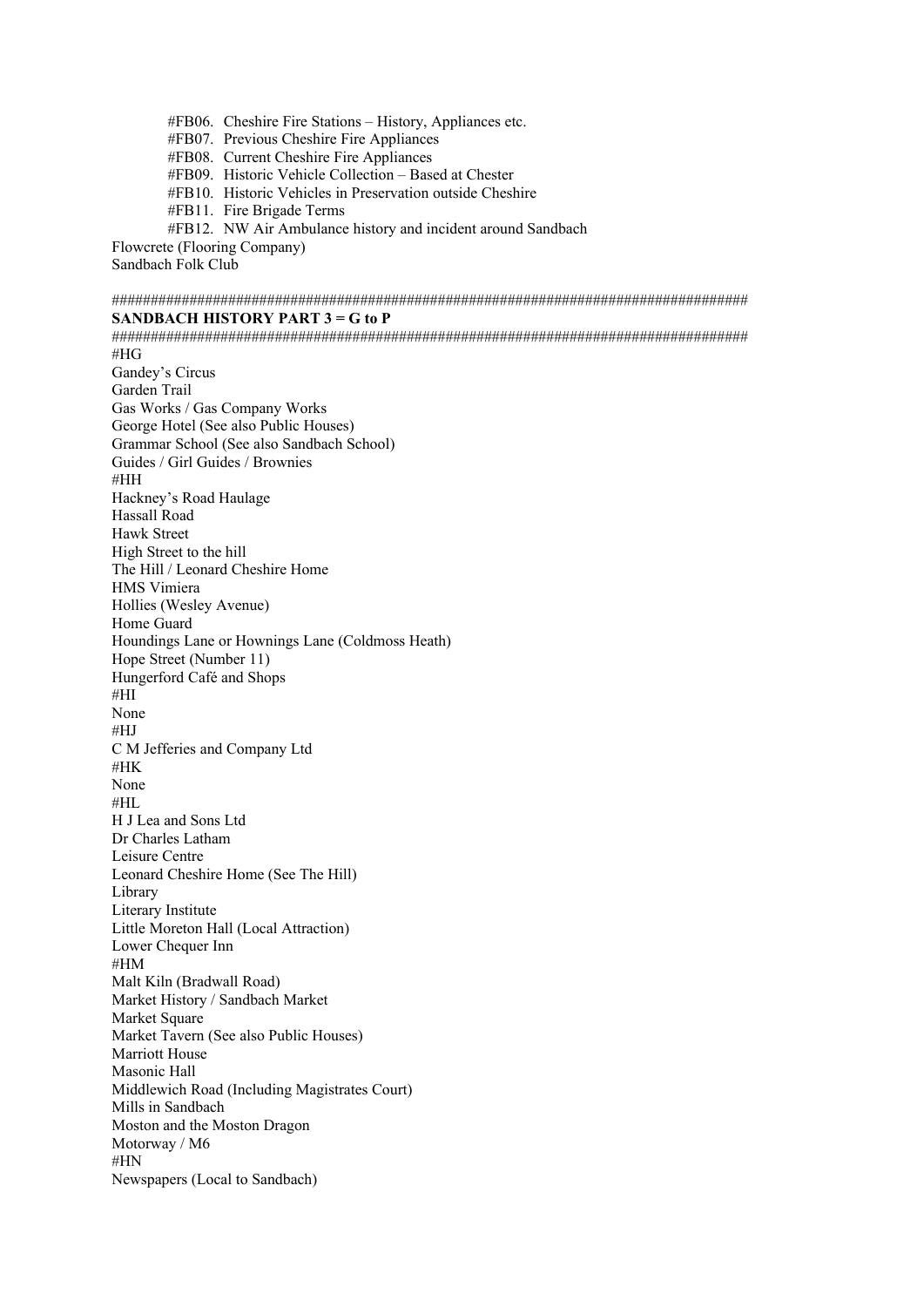(List of Newspapers by Date) #N1. Crewe Chronicle (Crewe Edition) #N2. Sandbach Chronicle (Based in Congleton) #N3. Congleton Chronicle (See also Sandbach Chronicle) Nuclear Bunker (Congleton Road) #HO Offley House Offley Road Old Hall Hotel (See also Pubic Houses) #HP The Park / Sandbach Park

################################################################################## **SANDBACH HISTORY PART 4 = P to R** 

################################################################################## #HP.

#### **SANDBACH POLICE INDEX**

#PC01. Sandbach Police History - Brief History #PC02. Sandbach Police History - Full History Post Office (Including Post box locations and Phone Boxes in Sandbach Past and Present) Prings / John Pring and Son Ltd (Elworth) Prisoner of War Camp (POW Camp) Providence School (Chapel Street) HQ None HR Races at Sandbach / Sandbach Racecourse R.A.F. Cranage

### ################################################################################## **SANDBACH HISTORY PART 5 = R = (SANDBACH) RAILWAY STATION**

################################################################################## History of Railway Stations in the Sandbach area.

##################################################################################

## **SANDBACH HISTORY PART 6 = R to S**

################################################################################## #HR Ramblers / Sandbach Ramblers Football Club Rookery Bridge Refining Company Rotary Club in Sandbach Royal British Legion (Sandbach Branches) #HS Salt Works Sand Quarry (Arclid Quarry) Savings Bank (See Banks) Saxon Crosses (Monument) **SCHOOLS IN SANDBACH HISTORY**  #SC01 Schools in Date Order #SC02 Schools in Name Order A to S #SC03 Sandbach High School / Sandbach Secondary School #SC04 Sandbach School / Sandbach Grammar School #SC05 Schools in Name Order S to Z Scotch Common Scouts in Sandbach Scrap Merchants Shackleton Toys Simcox Printers Street Names and when they were built Swan Hotel (Swan and Chequers) Sweet Shop (Market Square)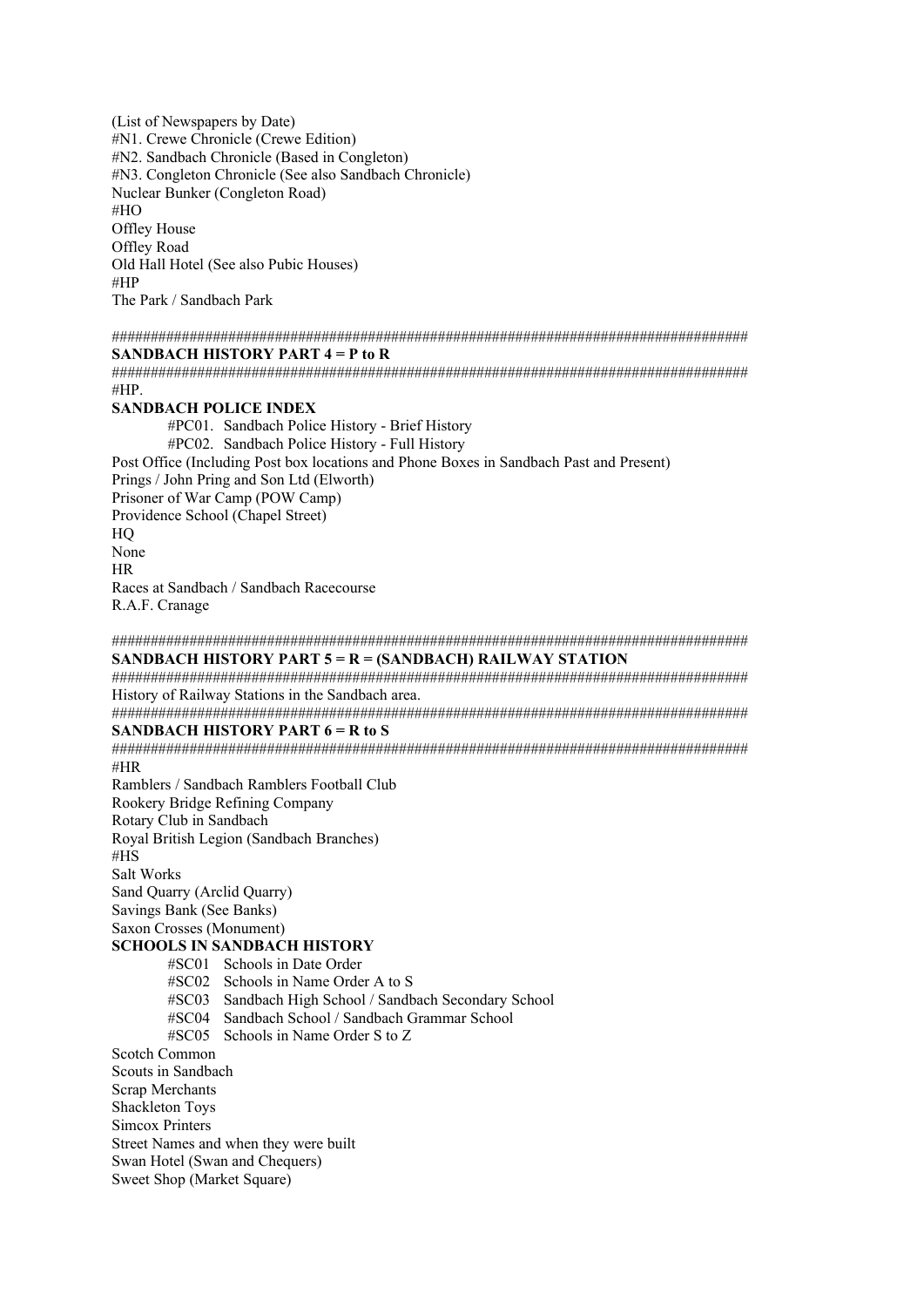################################################################################## **SANDBACH HISTORY PART 7 = T to #12**  ################################################################################## #HT Territorial Drill Hall / ACC Army Cadet Centre Theatrical Groups in Sandbach Cremona Music Union Britannia Theatre Sandbach Amateur Dramatic Society 1894 to 1910 Odd Rode Amateur Operatic Society 1923 to 1924 Pantomime Group 1930's Hope Street Congregational Dramatic Society 1930 to 1948+ Sandbach Amateur Dramatic Society / Sandbach Players 1945 to 2006 (Brief History for full history see extra file) Sandbach Amateur Dramatic and Operatic Society / SADOS 2016 to 2020 Saxon Players 2020 to date (Were the SADOS) Town Hall History #Sandbach Town Hall Shows (# Years from 1891) Transport Festival Tunnels / Sandbach Tunnels #HU None (United Services see Royal British Legion) #HV None #HW Wakefield (Motor Engineer) Wakes Fair / Sandbach Wakes Including List of Rides by Years Warburton and Co (Agricultural Engineer) War Memorial Water Fountain Water / Water Tower (Including Town Wells) Water Works C Welsby (Chemists / Photo Shop) Wesleyan Chapel (See also Churches History) Wheat sheaf Hotel (See also Public Houses) Wheelock Woolworth Whittle Brothers (Coach Builders) Wright's Printers #HX None #HY Yeowood Farm Yew Tree Farm (Murgatroyd Club) #HZ Zan Limited #05. Sandbach Town Council – Including list of Mayor's. #05b. Cheshire East Mayors (County Mayor) #05c. Town MP (Member of Parliament) #05d. Sandbach Town Council 2017 #05da. Sandbach Town Councillors 1896 to Date. #05db. Sandbach Town Council 2019 to 2023 #05dc. Sandbach Town Council Staff #05dd. Cheshire East Councillors 2019 Election (Sandbach) #05de. Biographies of some of the Councillors #06. Foden's History. #07. E.R.F. History. #08. Jennings Coachbuilders.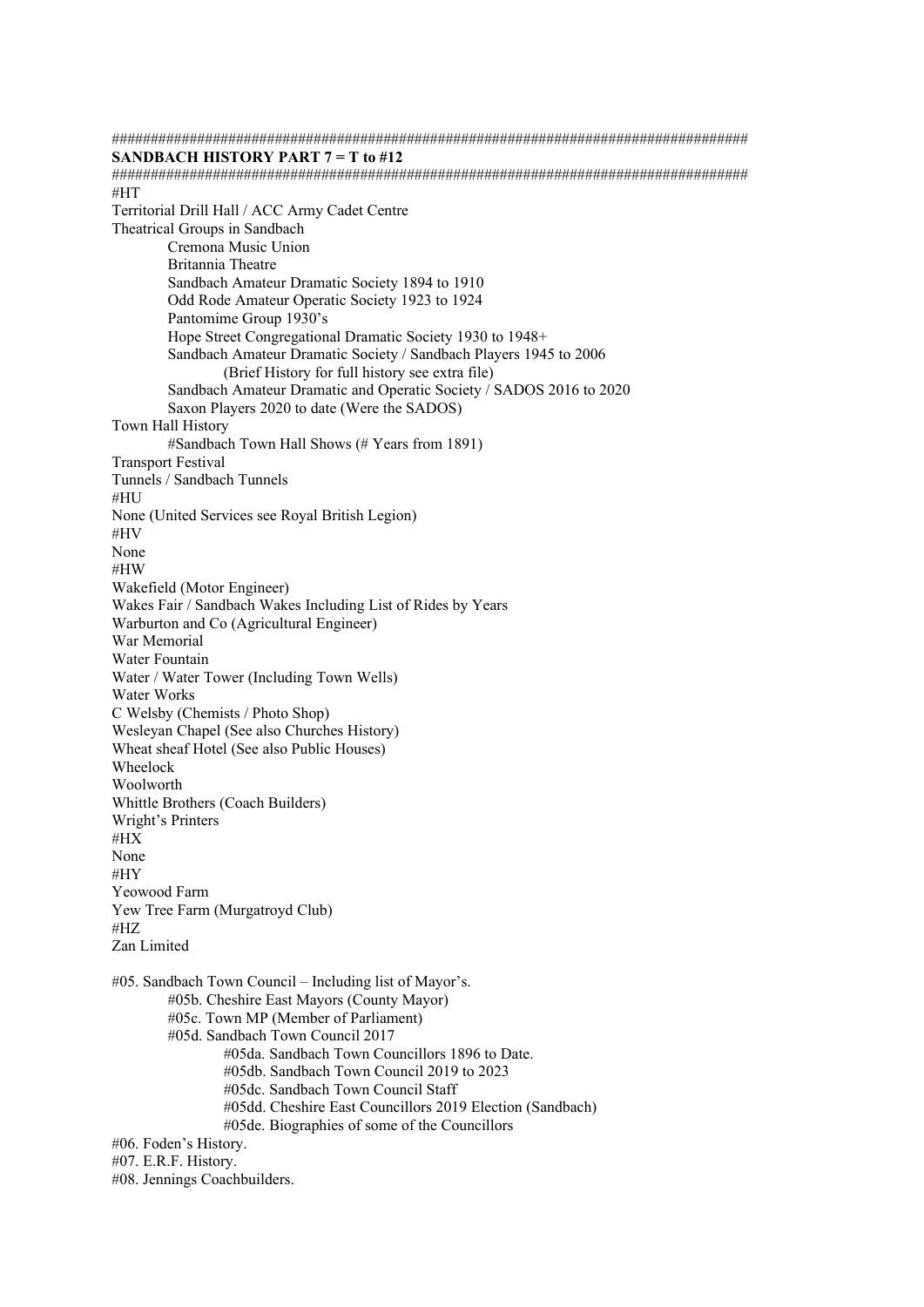#09. Shops in Sandbach (see also separate file)

#10. Local Celebrities (Past and Present)

#10a. Celebrities who have visited Sandbach

#11. Thomas Hughes (Writer Tom Brown's Schooldays)

#12. Town Cryer

################################################################################## **SANDBACH HISTORY PART 8 = #13. To End.**

################################################################################## #13. Pubs and Restaurants / Public Houses (Eating Places)

 Ancient Briton Bears Paw Black Bear Black Horse Bull's Head Cheshire Cheese Coach and Horses Commercial Hotel (Elworth) Commercial Hotel (Wheelock) Crewe Arms Cricketers Arms Crispin Arms The Crown Forester's Arms Fox Inn George Glasshouse Globe Golden Lion Iron Grey Kings Arms (Market Square) Kings Arms (Congleton Rd) Kings Head Legs of Man Letters The Limes Lion / Red Lion Lower Chequer / Lower Swan Market Tavern Midland Hotel Military Arms Nag's Head (Elton) Nag's Head (Wheelock) New Inn Oddfellows Arms Old Hall / Three Turns Inn Plough and Harrow Queen's Arms Railway Hotel Red Lion (Sandbach) Red Lion (Wheelock) Ring O Bells Rookery Tavern Sandpiper Swan and Chequers Thatched Tavern Wheat Sheaf Food Establishments

#14. Market Charter #15. Christmas Best Shop Window (Sandbach Town Council Award)